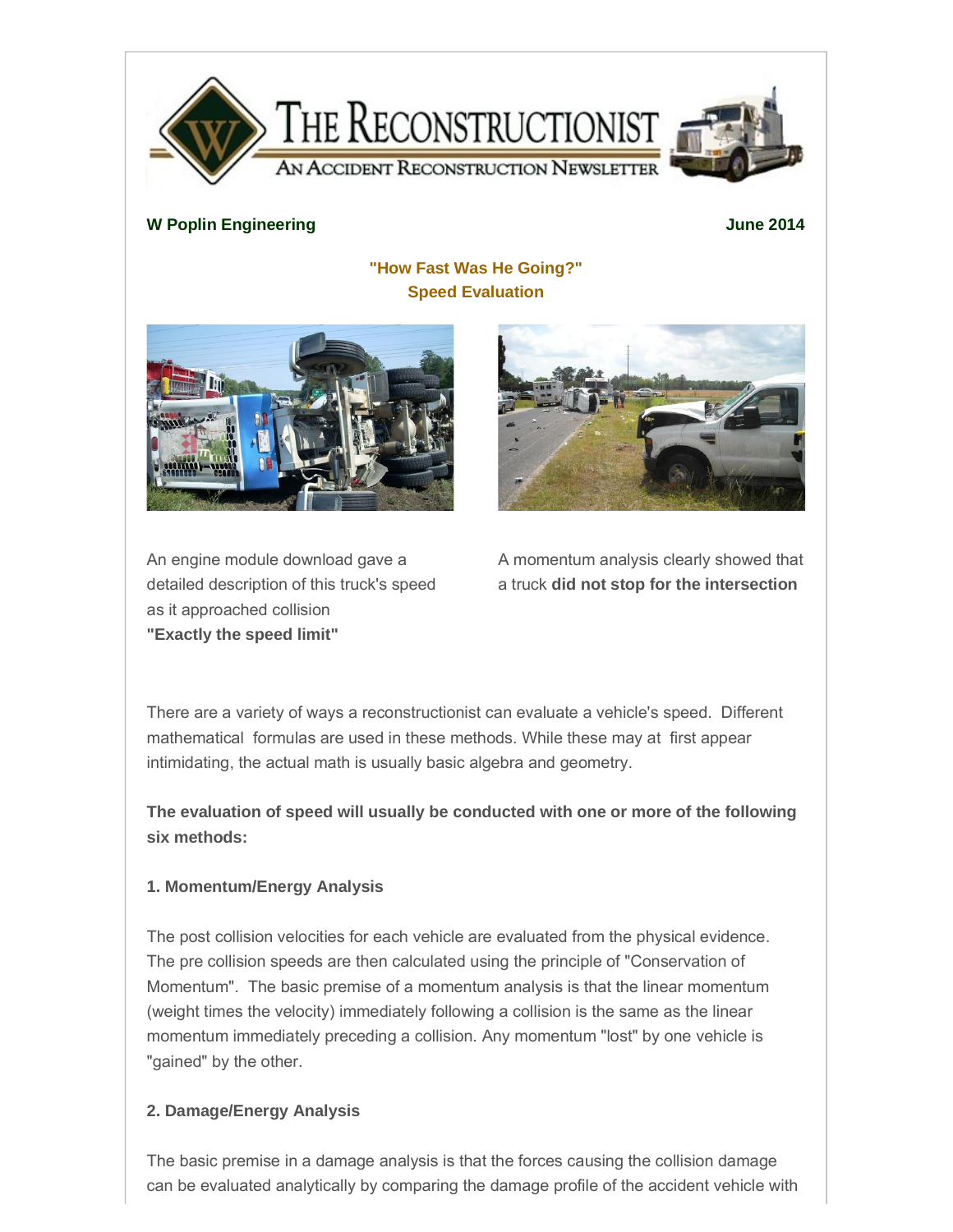the damage profile produced by a controlled test.

## **3. Centrifugal Force Analysis**

Centrifugal forces are created whenever a vehicle is not traveling along a straight path. This analysis technique is usually applied in accidents that occur on curves or as a result of evasive maneuvering.

#### **4. Launch, Fall or Vault Analysis**

When a vehicle or an object loses support from the ground it is "launched". It then travels at the same horizontal speed at which it was "launched" until it "falls" back to the ground. The "fall" may start as an initial upward, level or downward movement. The geometry of the fall is combined with the acceleration due to gravity to evaluate the "flight time" leading to the speed that will provide the appropriate time.

## **5. Geometry and Timing Analysis**

Consider an accident in which an automobile driver rounds a curve and observes a pickup backed across the roadway. The driver of the automobile states, "as soon as he came around the curve, he saw the pickup and braked hard until impact". The analysis combines the sight line geometry with the physical evidence and the expected perception reaction time to evaluate a speed.

## **6. Event Data Recorders and Other Electronics**

Airbag Control Modules (ACM) were introduced into automobiles as a by product of airbag implementation. The airbag has to deploy in time to protect an occupant during a collision. Sensors collect information which is processed in an electronic module. When some combination of the inputs exceeds the designated threshold, the airbags are activated. The systems are designed to retain portions of the input data in electronic memory. Following an accident, the data can be retrieved.

Engine control modules (ECM) were placed on engines to monitor the engine operation to reduce maintenance and increase service life. This data may include speed and braking from the hard brake applications that accompany many accidents.

Today, we also have an ever increasing array of GPS, cellphone records, security video, etc. to evaluate in determining the speed of a vehicle.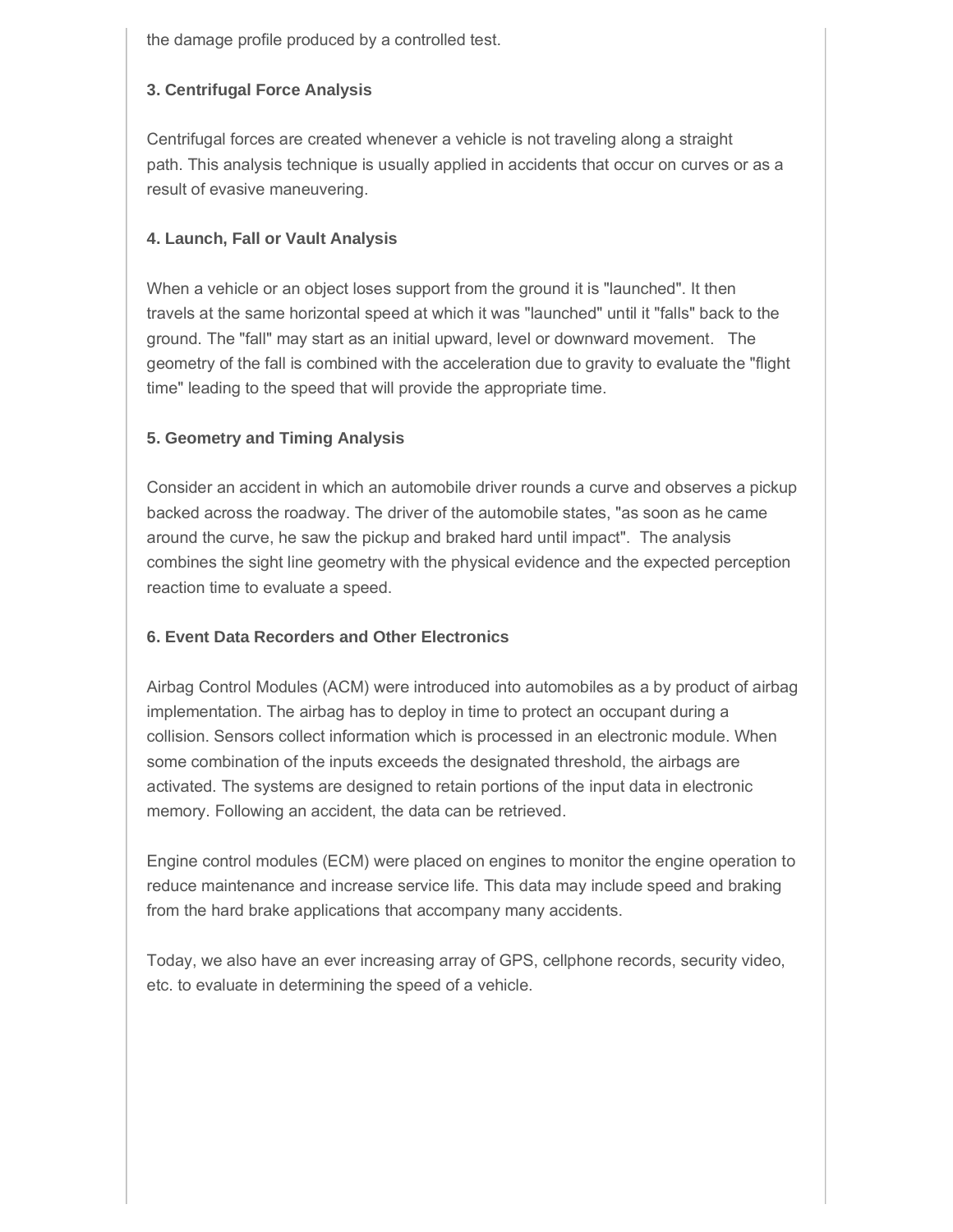



Intersection Collisions are analyzed with a momentum analysis

The tractor trailer evasive maneuvering allowed a speed calculation from the geometry and a timing analysis



Pre impact skidding is an energy analysis Frontal Damage Analysis





The airbag control module showed that this truck approached the intersection at more than **"twice the speed limit"**



Truck overturn requires a centrifugal force analysis

**UPDATED Passenger Vehicle Crash Data Retrieval (CDR) - Summaries by Manufacturer and Year**



**W Poplin Engineering LLC** | **843.559.8801** | **[wp@wpoplin.com](mailto:wp@wpoplin.com)**

**unsubscribe from this list update subscription preferences**